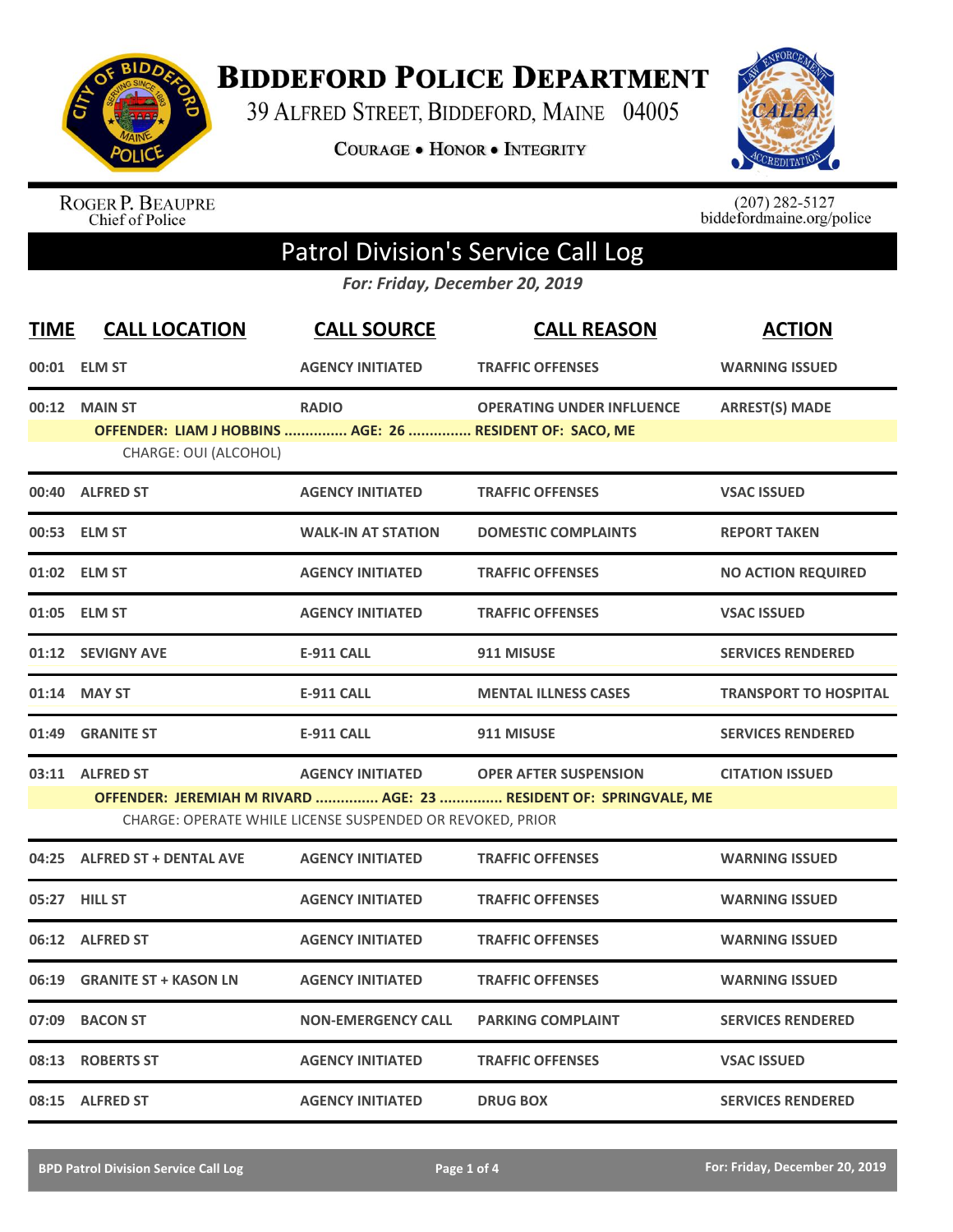| <b>TIME</b> | <b>CALL LOCATION</b>            | <b>CALL SOURCE</b>        | <b>CALL REASON</b>                 | <b>ACTION</b>                |
|-------------|---------------------------------|---------------------------|------------------------------------|------------------------------|
|             | 08:27 ELM ST                    | <b>E-911 CALL</b>         | 911 MISUSE                         | <b>SERVICES RENDERED</b>     |
|             | 08:31 ALFRED ST                 | <b>AGENCY INITIATED</b>   | <b>TRAFFIC OFFENSES</b>            | <b>VSAC ISSUED</b>           |
|             | 08:35 HILL ST + PARKER RIDGE RD | <b>AGENCY INITIATED</b>   | <b>TRAFFIC OFFENSES</b>            | <b>VSAC ISSUED</b>           |
|             | 08:38 KOSSUTH ST                | <b>AGENCY INITIATED</b>   | <b>ANIMAL COMPLAINT</b>            | <b>SERVICES RENDERED</b>     |
|             | 08:40 POOL ST                   | <b>NON-EMERGENCY CALL</b> | <b>BURGLARY</b>                    | <b>REPORT TAKEN</b>          |
|             | 08:54 ALFRED ST                 | <b>AGENCY INITIATED</b>   | <b>TRAFFIC OFFENSES</b>            | <b>WARNING ISSUED</b>        |
|             | 09:18 ALFRED ST                 | <b>AGENCY INITIATED</b>   | <b>TRAFFIC OFFENSES</b>            | <b>VSAC ISSUED</b>           |
|             | 09:54 PRECOURT ST + BOOTH ST    | <b>AGENCY INITIATED</b>   | <b>TRAFFIC OFFENSES</b>            | <b>VSAC ISSUED</b>           |
|             | 10:05 STATE ST                  | <b>E-911 CALL</b>         | 911 MISUSE                         | <b>WARNING ISSUED</b>        |
|             | 10:07 ELM ST                    | <b>NON-EMERGENCY CALL</b> | <b>ARTICLES LOST/FOUND</b>         | <b>REPORT TAKEN</b>          |
|             | 10:14 RAYMOND ST                | <b>AGENCY INITIATED</b>   | <b>PRO-ACTIVE DV RESPONSE TEAM</b> | <b>NEGATIVE CONTACT</b>      |
|             | 11:08 ALFRED ST                 | <b>WALK-IN AT STATION</b> | <b>COURT ORDERED CHECK IN</b>      | <b>SERVICES RENDERED</b>     |
| 12:21       | <b>HIDDEN FARM RD + POOL ST</b> | <b>RADIO</b>              | <b>CODES ENFORCEMENT</b>           | <b>REFERRED OTHER AGENCY</b> |
| 12:39       | <b>ALFRED ST</b>                | <b>E-911 CALL</b>         | 911 MISUSE                         | <b>NO ACTION REQUIRED</b>    |
|             | 12:45 MASON ST                  | <b>E-911 CALL</b>         | 911 MISUSE                         | <b>WARNING ISSUED</b>        |
|             | 12:54 ALFRED ST                 | <b>NON-EMERGENCY CALL</b> | <b>RECOVERED STOLEN VEHICLE?</b>   | <b>REFERRED OTHER AGENCY</b> |
|             | 12:56 PINE ST                   | <b>WALK-IN AT STATION</b> | <b>PAPERWORK</b>                   | <b>SERVICES RENDERED</b>     |
|             | 13:42 ELM ST                    | <b>AGENCY INITIATED</b>   | <b>TRAFFIC OFFENSES</b>            | <b>WARNING ISSUED</b>        |
|             | 13:50 WEST ST                   | <b>NON-EMERGENCY CALL</b> | <b>LIGHT ISSUE</b>                 | <b>SERVICES RENDERED</b>     |
|             | 13:54 MAY ST                    | <b>AGENCY INITIATED</b>   | <b>TRAFFIC OFFENSES</b>            | <b>VSAC ISSUED</b>           |
|             | 14:13 ALFRED ST                 | <b>AGENCY INITIATED</b>   | <b>TRAFFIC OFFENSES</b>            | <b>WARNING ISSUED</b>        |
|             | 14:54 ALFRED ST                 | E-911 CALL                | <b>CHECK WELFARE</b>               | <b>TRANSPORT TO HOSPITAL</b> |
|             | 15:04 KOSSUTH ST                | <b>AGENCY INITIATED</b>   | <b>ANIMAL COMPLAINT</b>            | <b>SERVICES RENDERED</b>     |
|             | 15:33 MARINER WAY               | <b>E-911 CALL</b>         | 911 MISUSE                         | <b>NO ACTION REQUIRED</b>    |
|             | 15:42 ELM ST                    | <b>NON-EMERGENCY CALL</b> | <b>CRIMINAL MISCHIEF</b>           | <b>REPORT TAKEN</b>          |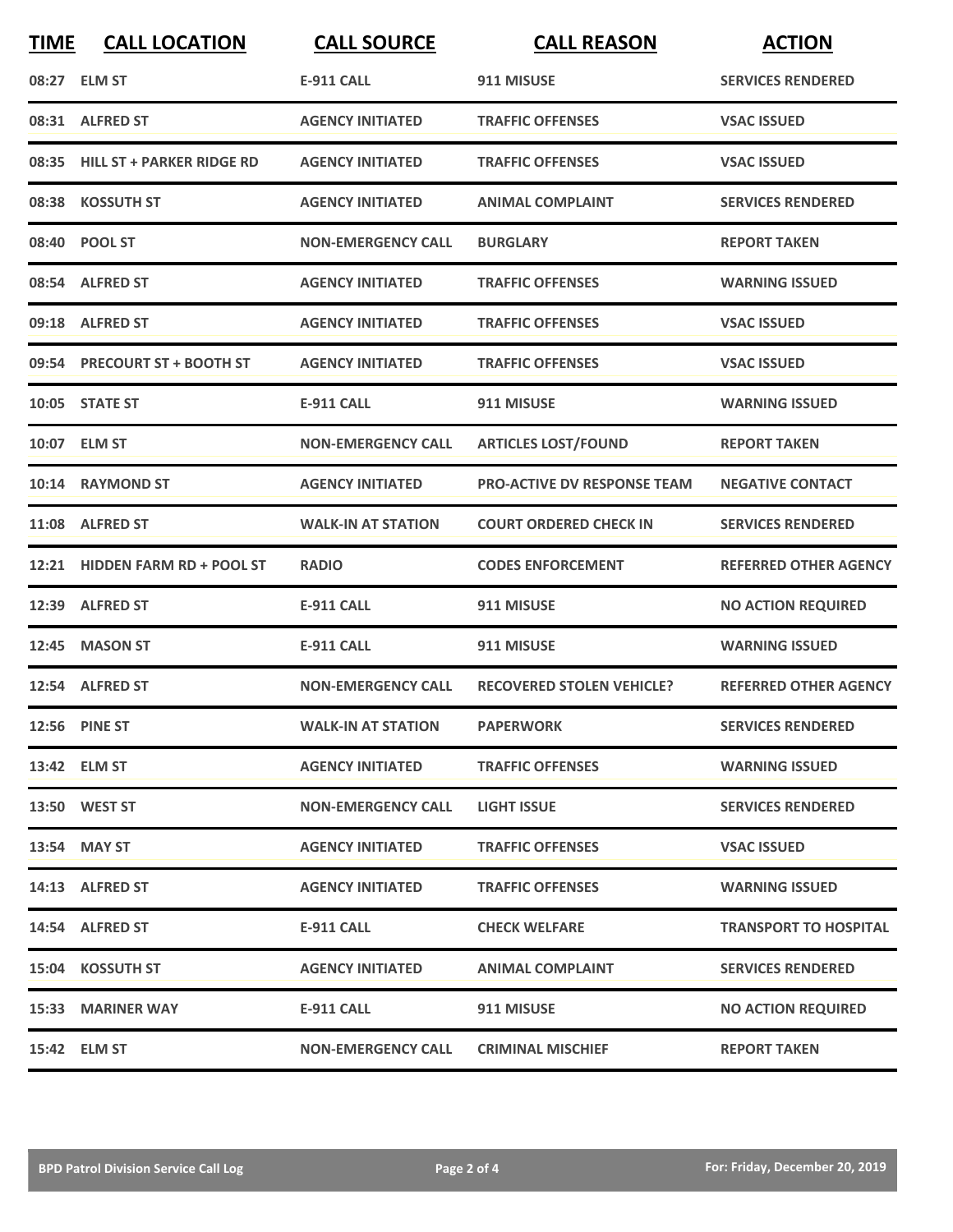| <b>TIME</b> | <b>CALL LOCATION</b>                                  | <b>CALL SOURCE</b>        | <b>CALL REASON</b>                                              | <b>ACTION</b>             |  |  |
|-------------|-------------------------------------------------------|---------------------------|-----------------------------------------------------------------|---------------------------|--|--|
| 15:47       | <b>MAIN ST</b>                                        | <b>AGENCY INITIATED</b>   | <b>TRAFFIC OFFENSES</b>                                         | <b>ARREST(S) MADE</b>     |  |  |
|             | OFFENDER: ALAN D HILL  AGE: 35  RESIDENT OF: SACO, ME |                           |                                                                 |                           |  |  |
|             | <b>CHARGE: ATTACHING FALSE PLATES</b>                 |                           | OFFENDER: CHRISTY DIANE WANAGER  AGE: 38  RESIDENT OF: SACO, ME |                           |  |  |
|             | <b>CHARGE: VIOLATING CONDITION OF RELEASE</b>         |                           |                                                                 |                           |  |  |
|             | CHARGE: OPERATING AFTER HABITUAL OFFENDER REVOCATION  |                           |                                                                 |                           |  |  |
|             | 15:51 ALFRED ST                                       | <b>WALK-IN AT STATION</b> | <b>SUSPICION</b>                                                | <b>REPORT TAKEN</b>       |  |  |
|             | 16:39 WEST ST                                         | <b>NON-EMERGENCY CALL</b> | <b>ASSIST PD AGENCY</b>                                         | <b>NEGATIVE CONTACT</b>   |  |  |
|             | 16:52 SHOPS WAY                                       | <b>NON-EMERGENCY CALL</b> | <b>TRESPASSING</b>                                              | <b>SERVICES RENDERED</b>  |  |  |
|             | 17:15 ST MARYS ST                                     | <b>NON-EMERGENCY CALL</b> | <b>TRESPASSING</b>                                              | <b>SERVICES RENDERED</b>  |  |  |
|             | 17:35 ALFRED ST                                       | <b>AGENCY INITIATED</b>   | <b>TRAFFIC OFFENSES</b>                                         | <b>WARNING ISSUED</b>     |  |  |
|             | 17:38 ELM ST + CUTTS ST                               | <b>AGENCY INITIATED</b>   | <b>TRAFFIC OFFENSES</b>                                         | <b>WARNING ISSUED</b>     |  |  |
|             | 17:43 ALFRED ST                                       | <b>NON-EMERGENCY CALL</b> | <b>ARTICLES LOST/FOUND</b>                                      | <b>NO ACTION REQUIRED</b> |  |  |
|             | 18:02 ALFRED ST                                       | <b>WALK-IN AT STATION</b> | <b>COURT ORDERED CHECK IN</b>                                   | <b>SERVICES RENDERED</b>  |  |  |
|             | 18:07 ALFRED ST                                       | <b>NON-EMERGENCY CALL</b> | <b>COURT ORDERED CHECK IN</b>                                   | <b>SERVICES RENDERED</b>  |  |  |
|             | 18:23 POOL ST + SOKOKIS RD                            | <b>AGENCY INITIATED</b>   | <b>TRAFFIC OFFENSES</b>                                         | <b>WARNING ISSUED</b>     |  |  |
|             | 18:31 ELM ST                                          | <b>NON-EMERGENCY CALL</b> | <b>SUSPICION</b>                                                | <b>SERVICES RENDERED</b>  |  |  |
|             | 19:03 SHOPS WAY                                       | <b>E-911 CALL</b>         | 911 MISUSE                                                      | <b>NO ACTION REQUIRED</b> |  |  |
|             | 19:10 SHOPS WAY                                       | <b>NON-EMERGENCY CALL</b> | <b>ANIMAL COMPLAINT</b>                                         | <b>GONE ON ARRIVAL</b>    |  |  |
|             | 19:22 ALFRED ST                                       | <b>AGENCY INITIATED</b>   | <b>TRAFFIC OFFENSES</b>                                         | <b>WARNING ISSUED</b>     |  |  |
|             | 19:25 KING ST                                         | <b>AGENCY INITIATED</b>   | <b>PARKING COMPLAINT</b>                                        | <b>NO VIOLATION</b>       |  |  |
|             | 20:01 SOUTH ST + CRESCENT ST                          | <b>AGENCY INITIATED</b>   | <b>TRAFFIC OFFENSES</b>                                         | <b>WARNING ISSUED</b>     |  |  |
|             | 20:35 MAIN ST                                         | <b>NON-EMERGENCY CALL</b> | <b>MISSING PERSON</b>                                           | <b>SERVICES RENDERED</b>  |  |  |
|             | 21:16 MAIN ST                                         | <b>NON-EMERGENCY CALL</b> | <b>NOISE COMPLAINT</b>                                          | <b>SERVICES RENDERED</b>  |  |  |
|             | 22:03 WESTFIELD ST                                    | <b>NON-EMERGENCY CALL</b> | <b>DISTURBANCE / NOISE</b>                                      | <b>UNFOUNDED</b>          |  |  |
|             | 23:11 SOUTH ST + BRADBURY ST                          | <b>AGENCY INITIATED</b>   | <b>TRAFFIC OFFENSES</b>                                         | <b>WARNING ISSUED</b>     |  |  |
|             | 23:12 ALFRED ST + BARRA RD                            | <b>AGENCY INITIATED</b>   | <b>TRAFFIC OFFENSES</b>                                         | <b>WARNING ISSUED</b>     |  |  |
|             | 23:19 MAIN ST                                         | <b>NON-EMERGENCY CALL</b> | <b>DISTURBANCE / NOISE</b>                                      | <b>GONE ON ARRIVAL</b>    |  |  |